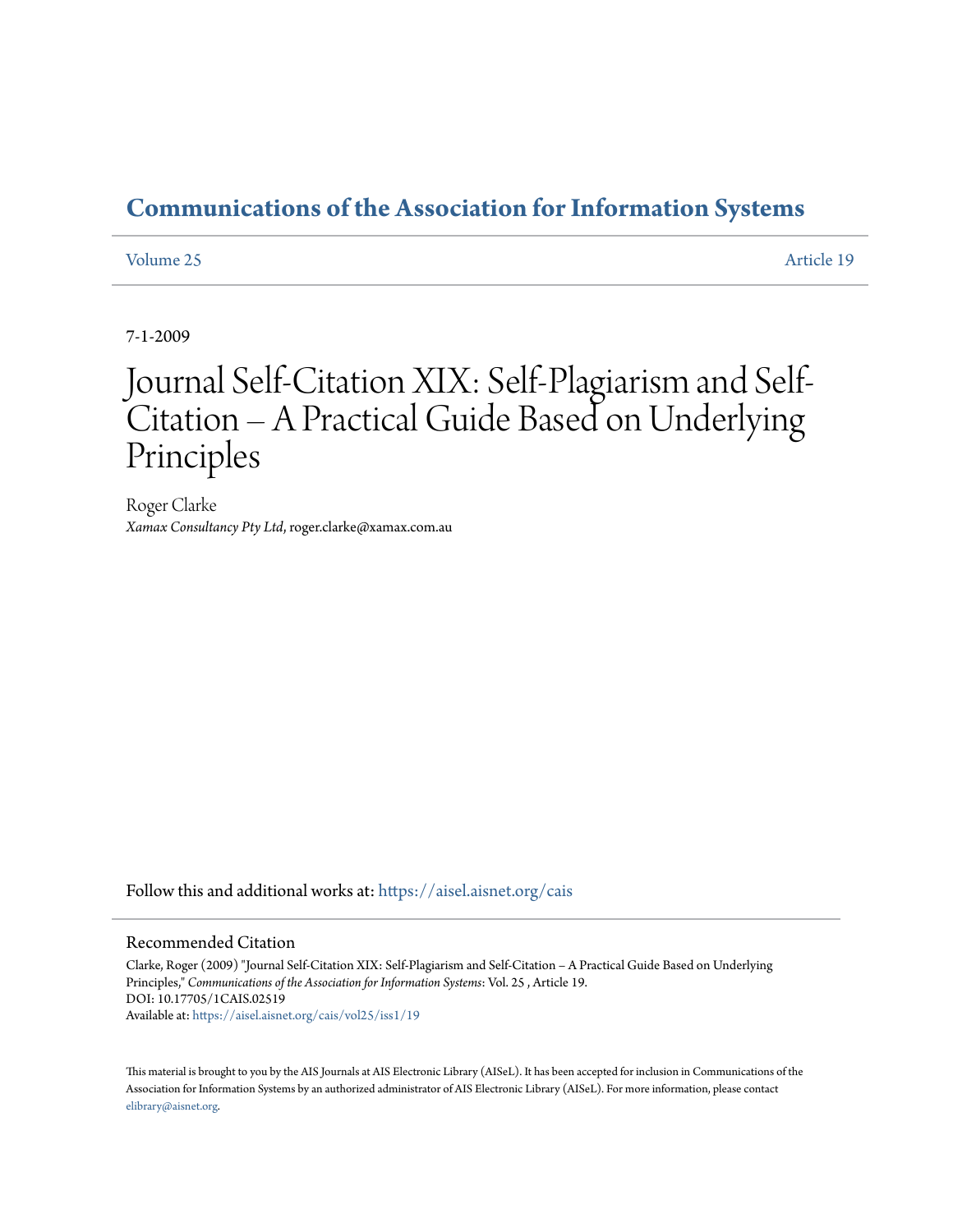# Communications of the Association<br>for Information Systems

**Journal Self-Citation XIX: Self-Plagiarism and Self-Citation – A Practical Guide Based on Underlying Principles** 

Roger Clarke *[Xamax Consultancy Pty Ltd](http://www.xamax.com.au/) Roger.Clarke@xamax.com.au*

# Abstract:

When is it reasonable to reuse work of your own, particularly if it has already been published? And when is it appropriate to cite your own works, and when is it inappropriate? Rather than being mysteries, this paper suggests that basic principles of academic communication and professional ethics provide a framework for each of us to make our own decisions, and to evaluate actions taken by others.

**Keywords:** plagiarism**,** citations, references, publishers, editors, reviewers

Volume 25, Article 19, pp. 155-164, July 2009

Communications of the Association for Information Systems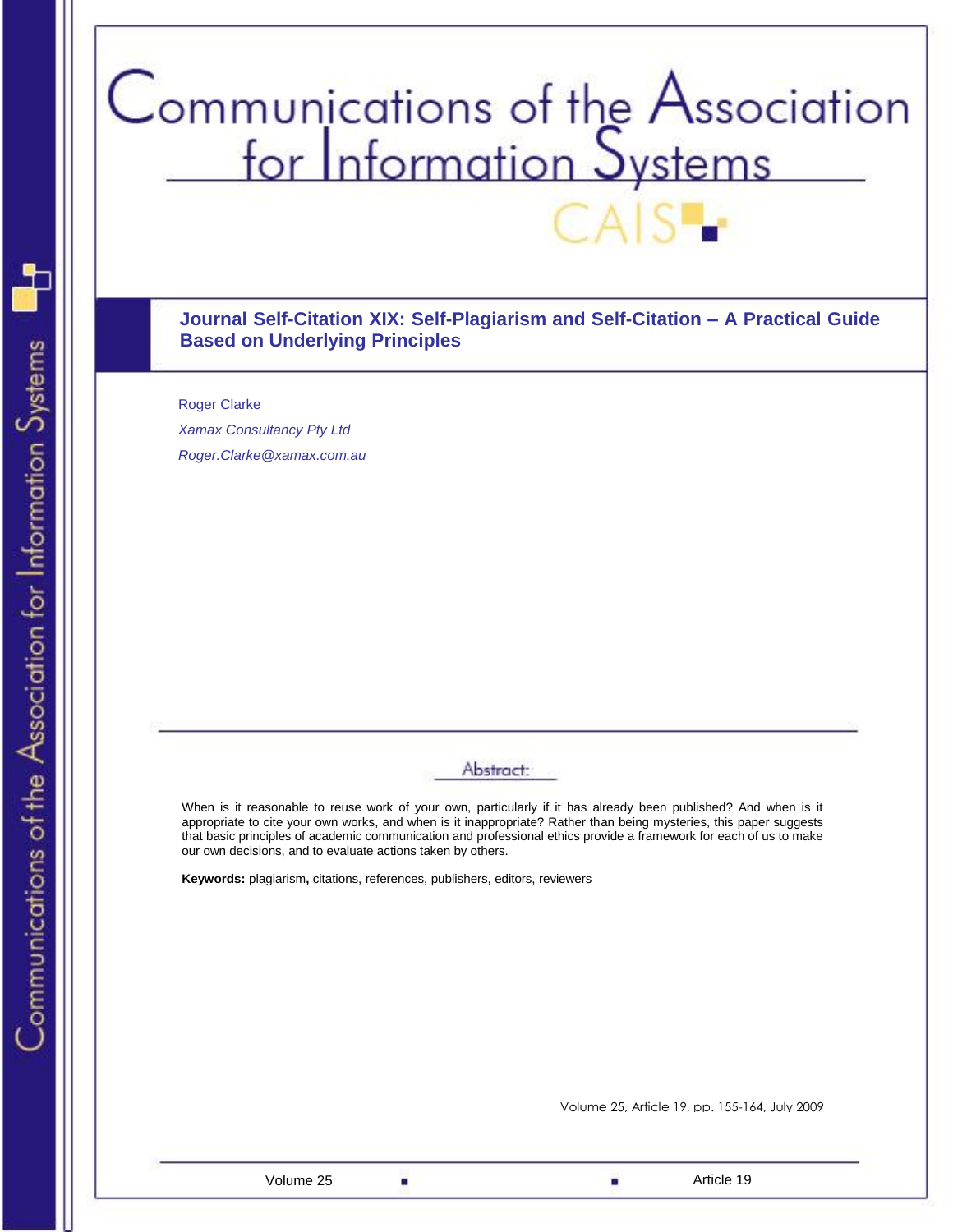# **Journal Self-Citation XIX: Self-Plagiarism and Self-Citation – A Practical Guide Based on Underlying Principles**

# **I. INTRODUCTION**

This special set of papers considers various aspects of a practice among some journals of requesting authors to add citations to previous articles in that journal - a practice referred to in this paper as "journal self-referencing".

Consideration of this practice in isolation is problematic. It is one facet of the general problem of how authors select content and references for inclusion in their papers. This contribution focuses on several other facets of the general problem, and demonstrates how basic principles give rise to practical solutions to all of them.

The paper commences by reviewing approaches to plagiarism generally and to authors' decisions about what references they should cite in a paper. It then dissects the notion of "self-plagiarism", and shows how each of the various issues are amenable to solution by the application of some straightforward principles. Some forms of selfplagiarism can be better described as self-citation. The basic principles are applied to distinguish appropriate and inappropriate self-citation behaviour by authors and, finally, by journals.

# **II. APPROPRIATE CITATION AND PLAGIARISM**

The context in which this contribution is set is the selection of content for inclusion in an academic paper. Among the vast number of guidelines for preparing research papers, most spend much more space on the accuracy of citations than on the more important and substantive question of how to decide which references to include and exclude. A small set of norms is postulated in Figure 1, based on review of a number of sources.

- 1. Works should be cited that support each key element of the exposition of existing theory
- 2. Works should be cited that have been influential in the formulation of the research question, the research method, and the argument
- 3. Works should be cited where the absence of a citation would (or arguably even could) represent an implicit claim of originality for an important idea
- 4. Works should not be cited unless they have direct relevance to one of the above criteria

### **Figure 1. Norms for the Inclusion and Exclusion of References**

Although positive guidance about what to cite is in short supply, a great deal has been written on its complement: the negative concept of plagiarism. In Clarke [2006] the following definition of plagiarism was adopted, drawn originally from AVCC [1997]: "To plagiarize shall be understood to mean the presentation of the documented words or ideas of another as his or her own, without attribution appropriate for the medium of presentation. ... A researcher or reviewer shall not intentionally or recklessly ... plagiarize". From that definition, the elements of the notion of plagiarism (Figure 2) could be identified (text verbatim from Clarke 2006):

- 1. Publication: the presentation of another person's material, work, or idea. A pre-condition for plagiarism is that the new work is made available to others; personal notes are not at issue
- 2. Content: the presentation of another person's material, work, or idea. A pre-condition for plagiarism is that some part of the new work is derived from someone else's prior or contemporaneous work
- 3. Appropriation: the presentation of another person's material, work, or idea as one's own. A precondition for plagiarism is that the claim of originality of contribution is either explicit or implied by the manner of presentation; or the presentation may be such that the reader is reasonably likely to infer the work to be an original contribution
- made aware of the identity of the originator, nor of the location of the original contribution. 4. Lack of credit given: the presentation of another person's material, work, or idea as his or her own, without appropriate attribution. A pre-condition for plagiarism is that the reader is not

# **Figure 2: Elements of the Notion of Plagiarism**

Volume 25 ■ Article 19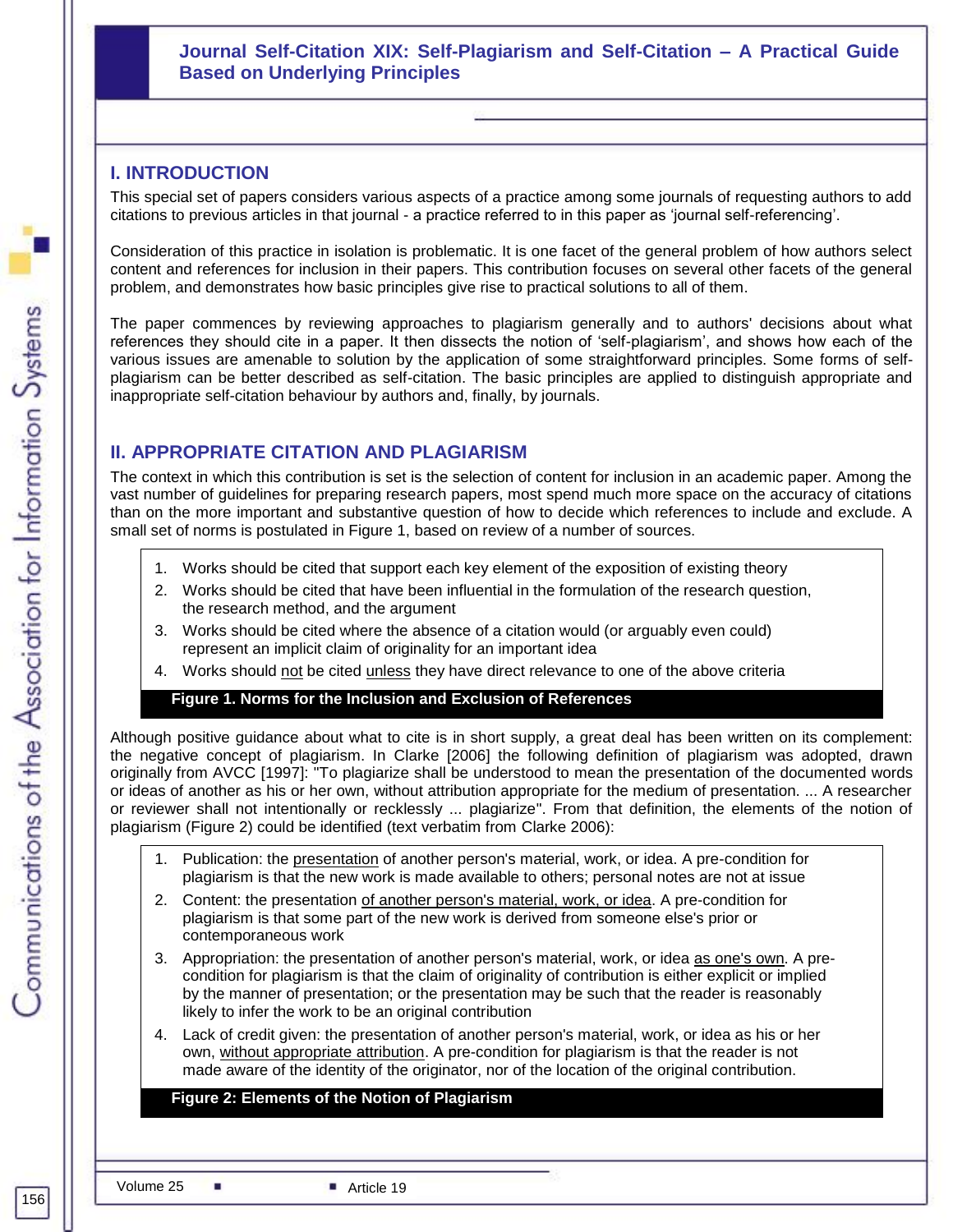"The wrong in plagiarism lies in misrepresenting that a text originated from the person claiming to be its author when that person knows very well that it was derived from another source. ... The plagiarist tries to take undeserved credit for an accomplishment that belongs to another person" [Samuelson 1994, p. 24]. Plagiarism represents failure to cite when a citation should have been provided. Many sources imply that all such failures are worthy of the academic equivalent of capital punishment. The contrary position was argued in Clarke [2006]: the seriousness of an act of plagiarism varies a great deal, and along multiple dimensions.

This paper's focus is not on plagiarism *per se*, but on 'self-plagiarism'. Uses of the term are generally intended to invoke the pejorative tone of the root word. However, as the following sections will make clear, the relationship between the two ideas is not simple.

# **III. SELF-PLAGIARISM**

The term *self-plagiarism* is often used without sufficient care about its meaning. This section identifies multiple variants of the practice, within two broad categories.

## **Self-Plagiarism through Failure to Provide Attribution**

Based on the definition of plagiarism discussed in the previous section, self-plagiarism can be defined as "the *re*presentation of the documented words or ideas of *oneself*, *without appropriate attribution*".

The following variants can be usefully distinguished, based on the scale of the material that is re-presented.

### Self-Plagiarism of a Work

Occasional examples come to light of a paper being published in identical form, in two journals. Multiple publication is *prima facie* a grievous breach of ethics, because it represents fraudulent claims of originality. The breach is all the more serious if there is evidence of active intent to defraud, such as a different title or abstract, but an identical body.

In Hexham [1992] multiple publication is referred to as 'recycling fraud' because, "the argument, examples, evidence, and conclusions remain the same without the development of new ideas or presentation of additional evidence. In other words it is recycling fraud when two works only differ in their appearance but are presented as separate and distinct works". For Roig [2006, pp. 17-18] it is 'redundant publication' or 'duplicate publication', which he notes is a problem in biomedical literature. In some contexts, "multiple publication of the same scientific work in more than one journal [is designated as] a serious deviation from accepted practices and as actionable misconduct" [Samuelson 1996, p. 25; referring to a law journal article that ascribed the point to the U.S. National Science Foundation].

Even with this fairly extreme form of breach, however, some mitigating factors may exist. One example is a multiauthored paper, with different authors submitting separately to different journals. However, it would be expected that such a misunderstanding would be caught before it resulted in publications in two separate journals. Another more reasonable scenario is submission to the editors of two journals in distinctly different areas (e.g., one journal tightly focused on a discipline, and another that adopts a multidisciplinary approach to a research domain). This duplication demands declaration at the time, by the author, to both editors. If both editors in due course accept the paper for publication, each needs to declare the parallel publication to the journal's readers. Similarly, publication in a second journal of an article directly translated from an original, or translated with only limited enhancements, requires declaration by the author to the editor, and to the readership [Roig 2006, p. 18].

A special case in this category is the presentation of a conference paper together with submission to a journal, commonly after the conference but possibly in parallel with it. The norms vary among disciplines and among journals. As noted in Collberg and Kobourov [2005, p. 91], ACM and IEEE have formal policies on the matter, with ACM indicating 25 percent new material as a norm. The policies of *JAIS* and *CAIS*, on the other hand, are merely that "the authors must certify that the manuscript ... is not currently under review in any other journal or conference". On the surface, *JAIS* and *CAIS* accept post conference submissions, but reject parallel submissions (although the policy does not preclude an author putting forward a case that a particular paper justifies an exception being made).

Moreover, conferences with high standing frequently have arrangements in place with journals for post conference publication, including fast-tracking. A common expectation is that the paper submitted to the journal will have been further developed, to reflect feedback received in the interim. It remains to be seen whether the maturation of electronic publishing will result in major changes to both journal papers and journals, and perhaps a gradual merger of conference and journal venues [Clarke and Kingsley 2008].

Volume 25 **Article 19**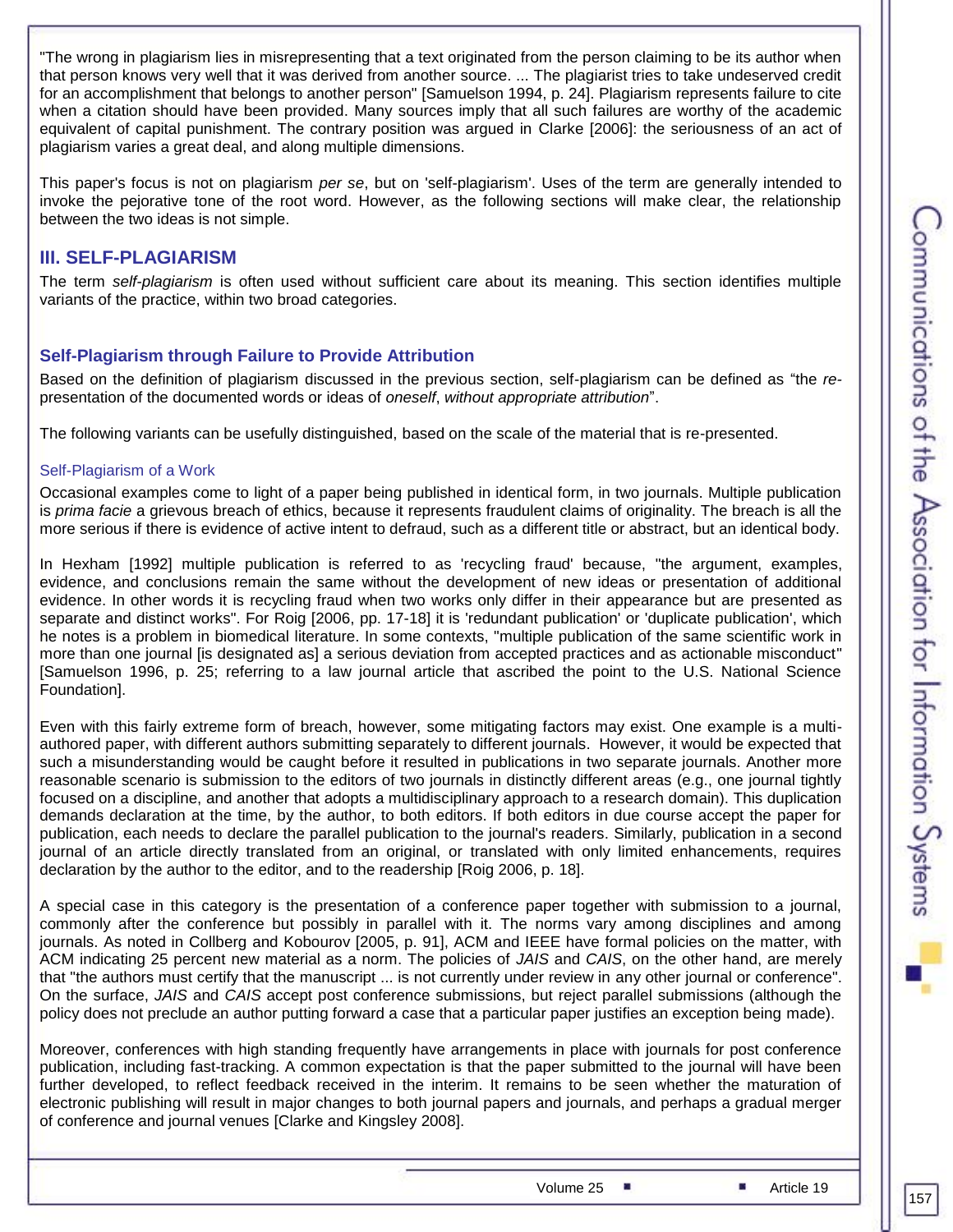A further special case can be reasonably referred to as 'formal re-publication', e.g., in scholarly books that gather together previously published papers on a theme or are collections of papers for use as a textbook. Re-presentation in and of itself is no sin, provided that the fact that it is a re-presentation is declared at the outset to the (re-) publisher, and to the reader. (If the author is not the copyright owner, a licence is also needed, of course). Declaration in such cases cannot be achieved through a citation and an entry in the reference list. A separate declaration is needed, preferably both in the editor's introduction and before or after the text of the article.

### Self-Plagiarism of a Substantial Portion

A new paper may use a 'substantial portion' of a prior work. Examples include:

- the outline description of the research program/project
- the rehearsal of the theoretical foundations
- the depiction of the research method adopted

The term 'substantial portion' has been adopted here in full knowledge that it has a meaning in copyright law. Copyright law is distinct from the primarily ethical issue of plagiarism [Clarke 2006]. This paper focuses on ethical issues, and generally leaves the separate legal questions to one side. In this case, if the author is not also the copyright holder (e.g., if the copyright was assigned to the publisher of the journal in which the original paper appeared), then re-publication of a 'substantial portion' will likely be in breach of the publisher's copyright unless a licence to do so is sought and obtained.

Where a substantial portion of a previous work is re-published, it is unequivocally necessary for reference to be provided to the previously published work. It should be clear from the text, to the reviewer, the editor, the publisher and the reader, which portions were published previously.

This is very common in several circumstances. One is the phenomenon of 'one research program begets multiple papers', which arises because a proportion of each paper (such as the background to the study) is common to all of them. Another circumstance is publication of closely related material in two venues for two very different audiences, e.g., in academe and in professional practice; in two distinct disciplines; or in a discipline and a multi-disciplinary research domain. Samuelson [1994] addresses this situation in some depth.

Publishers, editors and reviewers may express concerns about a variety of forms of re-publication of a substantial portion of a work. A vignette is presented in Appendix 1, drawn from one specific incident that confronted the author. Over an extended period of time, the author has encountered nervousness in relation to the following factors:

- Presentation of information (in the form of presentation slides) at a series of research seminars at universities, and/or at a series of professional seminars, around a country, or around the world
- Presentation of information in a consultancy report. A professional discipline such as IS needs to have *Grenzübergänger* (or "boundary-spanners") who operate on both sides of the "town and gown" boundary. Co-publication of this nature must not be precluded, but rather carefully handled
- Publication of working papers and early drafts in "departmental working paper" series, published in paper form
- Publication of working papers and early drafts as preprints, published in electronic form on the author"s own Web site. (Preprints are a concern of some legitimacy in the case of a personal Web site such as this author"s, which attracts 4 million hits p.a. and accordingly sorts high in search engine lists)
- Publication of working papers and early drafts as preprints, published in an open access repository at departmental or university level, or in a disciplinary repository such as AIS"s Sprouts initiative
- Presented at an unrefereed conference
- Presented at a refereed conference
- Presented at an unrefereed conference and published in informal proceedings available on an open  $\bullet$ access Web site
- Presented at a refereed conference and published in informal proceedings available on an open access Web-site

It can be reasonably anticipated that journals will evidence quite varied behaviour in relation to such questions during the coming years, destabilised as they are by rapid changes in electronic publishing and diversity among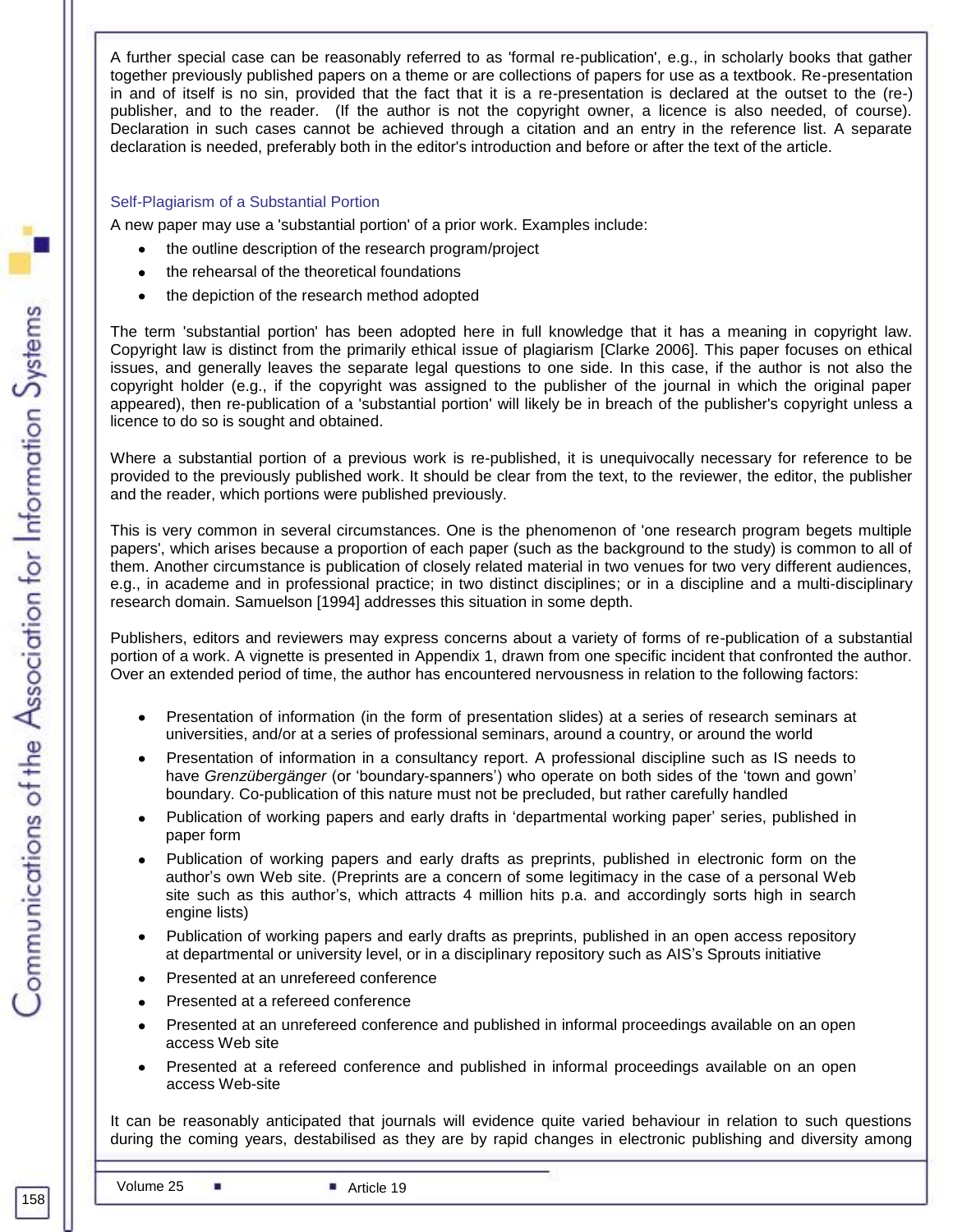journal publishing business models. As discussed in Clarke and Kingsley [2009], there is a very real risk that the promise of open and early accessibility of research enabled by the digital and Internet revolutions may not be fulfilled. Desirable change is being undermined by conservative attitudes among many journal publishing organisations. These attitudes arise from their desire to sustain business processes and the scale of resourcing that is still attuned to an earlier era of high revenues from captive library subscriptions.

### Self-Plagiarism of a Small but Significant Portion

The term "substantial" is vague, but implies both quantity and substance. In some circumstances, a small quantity may nonetheless be of sufficient substance that attribution is warranted, if only as a matter of self defence. Such "small but significant portions" include critical passages of text, a critical concept, even a key phrase or neologism, but particularly key diagrams.

### Self-Plagiarism of a Small and Insignificant Portion

Attribution in the form of a citation is unnecessary in the case of other short passages, simple diagrams, segments of diagrams, phrases, or unremarkable neologisms. Moreover, unless there is a reason for a citation to be provided (as defined in Figure 1), it is unethical to do so because it would be of the nature of patronage, or more precisely "selfpatronage'.

An important inference from the above discussion is that there is a fine line between an inappropriate failure to attribute to one"s own prior work and inappropriate attribution to one"s own prior work. Professional jealousies play an important role in preventing individuals from, in effect, recommending themselves into a respected position within a discipline. Reputation is earned, not promulgated, and standing is granted by one"s seniors and peers, not asserted.

### **Self-Plagiarism through Unjustifiable Attribution**

A further form of inappropriate behaviour that is sometimes referred to as "self-plagiarism" is a little different from that described in the previous sub section. This category can be defined as 'the excessive or unjustified re-presentation of the documented words or ideas of oneself, with appropriate attribution".

It differs significantly from the previous category in the following ways:

- attribution is provided  $\bullet$
- however, citation is not appropriate, in particular because more relevant authorities are available  $\bullet$

As with plagiarism in general, care is needed before a conclusion is reached that a particular instance is appropriately classified into this category of self-plagiarism. In many circumstances, reuse of material is justified on the grounds that appropriate, precise and clear expression has been previously prepared, and is as relevant in the new paper as it was in the paper in which it was originally published. An important example of such a circumstance is exposition of a particular aspect of existing theory, particularly an aspect of theory that was an original contribution by that author in a previous work. Another example is the description of the research method used in a project which gave rise to multiple articles.

It is not uncommon in the IS discipline for a single body of empirical data to be used as a basis for multiple papers. Care is needed, however. Roig [2006, pp. 19-20] refers to such reuse disparagingly as "salami-slicing". Referring to the biomedical literature, he describes "data fragmentation" as a practice whereby the quality of research reporting is reduced because a body of knowledge that would have been valuably communicated in a single paper was separated into two or more papers. He also criticises "data augmentation", where a second article reports on data from a follow up study in combination with data from an earlier study. In each case, the sin is the failure to make the facts clear to the reader (and, from the outset, to the editor and reviewers). If, however, a paper makes a sufficient contribution and refers to and cites prior papers in the series, Roig"s criticism of "salami-slicing" must be at least moderated and possibly entirely withdrawn.

A particular challenge arises when an author wishes to reuse material that is in an earlier working paper or preprint, but that paper has yet to be formally published. On one hand, it lacks the authority of a previously published refereed work. On the other hand, to omit it would be to implicitly claim originality. Where an author decides it is appropriate to reuse material in such circumstances, a citation to the working paper or preprint should be provided, and a note included in the reference list to the effect of "currently before the referees of <journal-name>/<conference-name>".

As with the previous category of self-plagiarism, application of the norms identified in Figure 1 is sufficient to enable authors to judge whether or not it is reasonable to incorporate material from their own earlier publications.

Volume 25 **Article 19**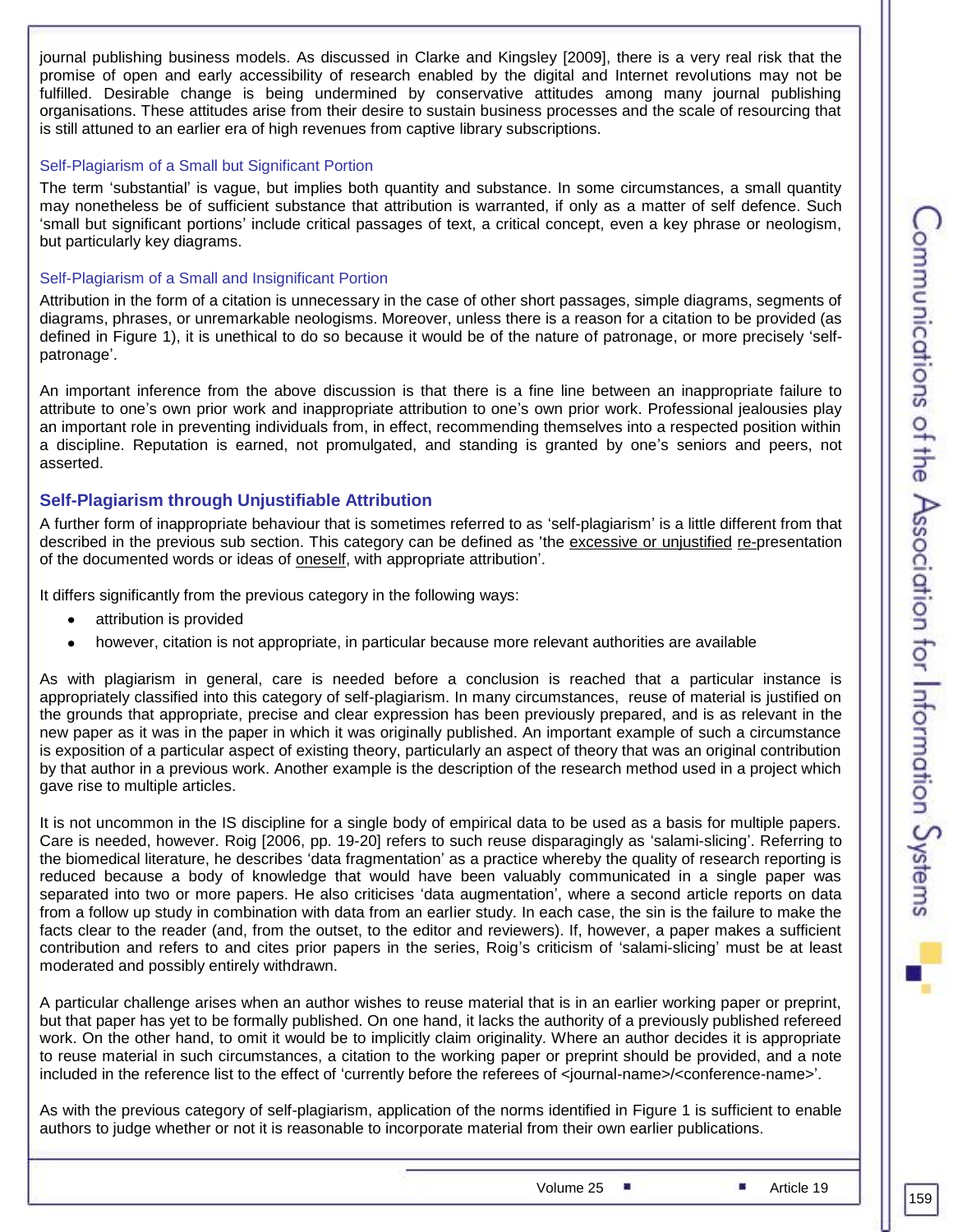# **IV. SELF-CITATION**

The various malpractices discussed in Section III under the heading of self-plagiarism range from failure to provide attribution when it was necessary to do so to provision of attribution when it was not justified. At the extremity, it therefore becomes a question of the appropriateness of self-citation. This section considers the ethics firstly of authors citing their own prior works, and then returns to the theme of journal self-referencing.

### Self-Citation by Authors

Authors seek to create and sustain their "personal brand" by being noticed. An author can be noticed because of what they publish, how often they publish, the locations in which they publish, the specific citations that their publications garner in later papers, and overall citation counts.

Self-citation offers some attractions as part of the brand management process. It draws previous papers to the attention of reviewers, editors and (if the new paper is accepted for publication) further readers. Depending on the rules applied by the analyst, they may be included in citation counts. (They are, for example, in Google Scholar counts). Moreover, as discussed in Section III, there are circumstances in which self-citation is necessary, and others in which it ought to be at least permissible.

On the other hand, self-citation is generally regarded with distaste by reviewers and editors because it smacks of self-promotion and carries with it risks similar to the less acceptable forms of self-plagiarism discussed earlier. The considerations involved were presented in a reflective editorial in a specialist journal [Readence and Barone 1996].

The norms identified in Figure 1 can again be applied to provide guidance:

- From the viewpoint of academic communication, it is essential that each paper provide a coherent rendition of the theoretical foundation on which the work is based, of the research method used, of the analysis undertaken, and of the argument used to reach conclusions
- From the viewpoint of professional ethics, it is essential that due recognition be given to the sources that motivated, guided, and influenced the work, and that the origins of major ideas on which the work depends be formally acknowledged, so as to avoid any accidental claim of originality

These principles are as applicable to the author"s own works as to those of others, with the exception that "argument from authority" needs to be conducted somewhat more cautiously. It is incumbent upon the reviewers to scrutinise such citations a little more carefully in order to identify gratuitous mentions, misleading suggestions of intellectual dependency, and invocation of unrefereed sources invested with spurious authority. Reviewers can reasonably be expected to be especially harsh on an author who commits more than minor transgressions of these kinds. Rather than building brand, such practices seriously undermine it.

Self-citation has an important implication for blind reviews. Such reviews have been adopted by many journals, with the expectation that reviews will be of higher quality if the reviewer can be prevented from knowing the identity and affiliation of the author. However, one of the inadequacies that reviewers need to filter out is inappropriate selfcitation. It is therefore important that reviewers see not only which citations are to the author"s own papers, but also the venue in which those papers were published and, in some circumstances, the title and even the content of the cited papers. Yet the blind review norm actually prevents reviewers from performing this function because it demands replacement of all details of self-citations with an empty "AUTHOR (Year)" entry. In short, the term "blind review" is appropriate in a manner that its proponents never intended: it ensures that the reviewer is blind to inappropriate self-citation, and hence *reduces* the quality of reviews in the important area of self-citation.

As a reviewer for venues that prefer blind review, I endeavour to respect the express or implied request that I not consider the author"s identity as a factor in the review. However, if after the first reading of the paper I judge that the author"s prior work is important to the new paper, I actively seek out the prior literature (by means of searches on keywords, informed by my knowledge of the field). I can usually identify the relevant works and, in the process, inevitably become aware of the author"s identity. I complete my review, taking the relevant aspects of the prior work into account. I then declare the facts to the editor/program chair, and leave it to them to use, de-value or reject the review as they see fit. I acknowledge that this practice raises ethical issues, but I contend that the sanctity of the nominal blindness to author identity is a lower order value than the quality of the review.

### Self-Citation by Journals

Journal editors also need to build and sustain brand. They therefore have an incentive to ensure that new papers cite previous papers in the same journal. That has direct benefits (because the journal"s use as an authority will be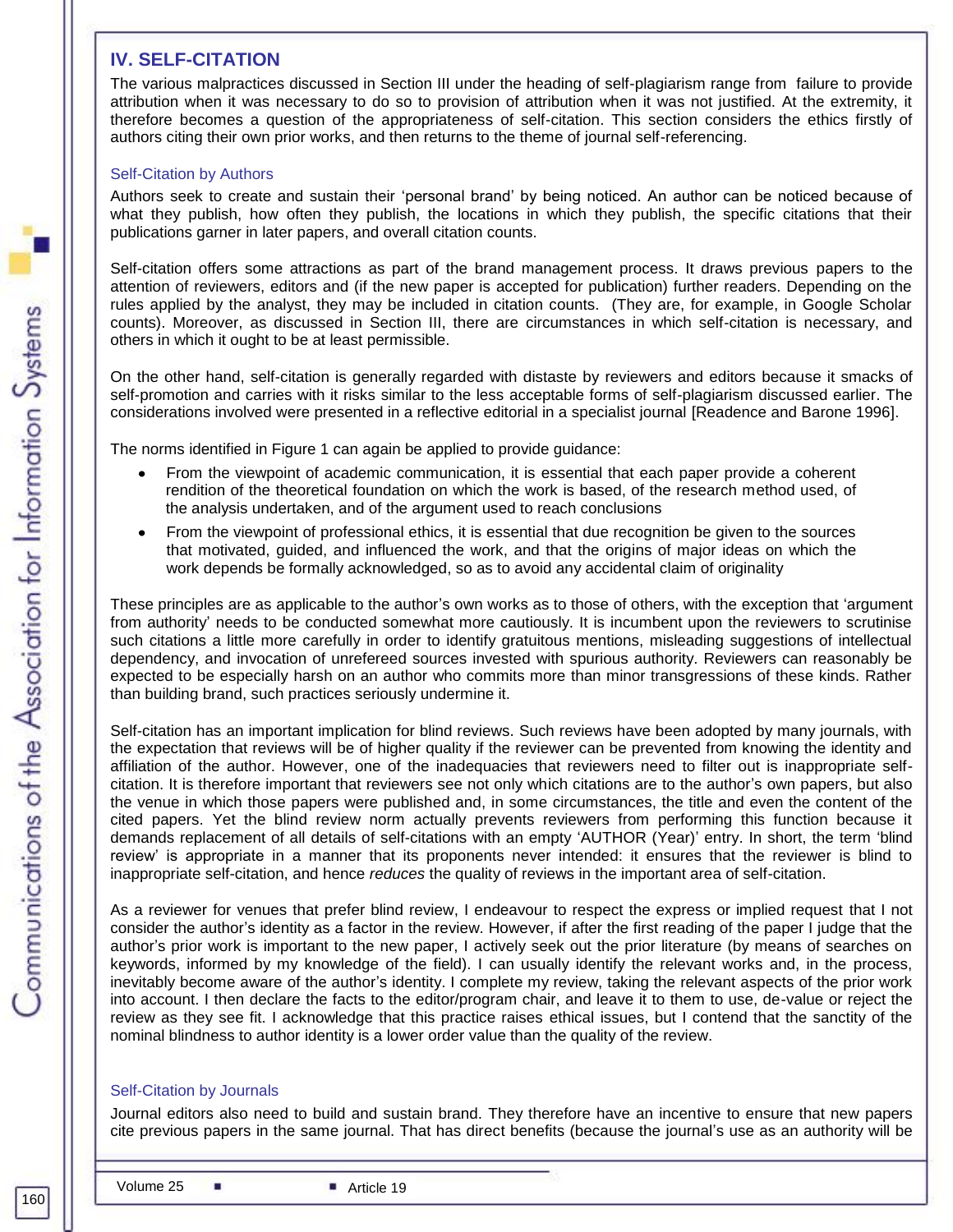noticed by readers) and indirect benefits (because it will increase citation counts for previous papers and the journal as a whole).

Applying the norms expressed in Figure 1 to this context leads to the conclusion that there are forms of behaviour motivated by that incentive that are ethical, in particular:

- a general recommendation in the journal"s published instructions for authors that intending authors review prior issues of the journal for any relevant literature on their paper"s topic
- a specific suggestion by a reviewer that the author consider the relevance of a particular paper as part of the revision process – provided, of course, that the previous paper is actually pertinent to the new paper"s theme

Equally, the norms lead to the conclusion that it is unethical behaviour:

- for a reviewer or editor to suggest citation of an insufficiently relevant previous paper
- for an editor or publisher to require that an insufficiently relevant previous paper be cited  $\bullet$
- for an editor or publisher to require that some minimum count of previous papers in the journal be  $\bullet$ cited

A separate contribution in this set of papers [Clarke et al., 2009] considers the question of the application of the AIS Code of Research Conduct to misbehaviour of those kinds.

# **V. THE REGULATION OF SELF-PLAGIARISM AND SELF-CITATION**

A range of possible approaches can be taken to dealing with the various forms of misbehaviour discussed in this paper. Formal legal approaches are largely unavailable, unlikely to become available, and in any case, undesirable. Progress is more likely to be achieved through refinements to existing, semiformal processes within the discipline.

The primary approach is through the quality assurance process. Reviewers and editors need to be sensitive to the issues and norms, apply the principles, and ensure that authors apply the principles.

A key means of ensuring ongoing visibility of the principles is through encapsulation in the AIS Code of Research Conduct [AIS 2003]. Further, the terms of the Code need to be binding on all AIS members, processes need to exist whereby accusations of inappropriate behaviour can be investigated, and mechanisms are needed whereby members who commit serious breaches are sanctioned.

The current version of the AIS Code expressly addresses self-plagiarism of works, saying:

**Do not submit for publication or presentation articles or papers you have already published elsewhere**. ... you should not submit a manuscript which is identical or very similar to work you have published previously (or which has been accepted elsewhere for publication). ... There are naturally exceptions to the above guidelines for reprints of an article in an edited collection or book. ... Presenting a paper at a conference to obtain comment and discussion, and then later revising the paper for submission to a journal is another legitimate exception. However, in such cases, prudence suggests that you alert the editor in your submission letter and in the article draw the reader's attention to the conference paper ... [AIS 2003]*.*

The 2009 revision to the Code, currently in process, broadens the expression somewhat, to "**Do not make misrepresentations to editors and conference program chairs about the originality of papers you submit to them**" [AISTF 2008b]. It retains the substance of the Code and expands the advice about exceptions.

The Code also addresses self-plagiarism of substantial portions, saying:

... you should not attempt to build a new article largely from a re-working of your previous publications. Even this advice is subject to exception - as when a scholar re-weaves the threads of previous thought to reveal new patterns, perspectives or insights, or seeks to provide a comprehensive summary or "state of the art" report on a particular research stream [AIS 2003]*.*

The 2009 revision clarifies the context within which the exceptions arise, by adding the qualification "unless there is a sufficient new contribution" [AISTF 2008b].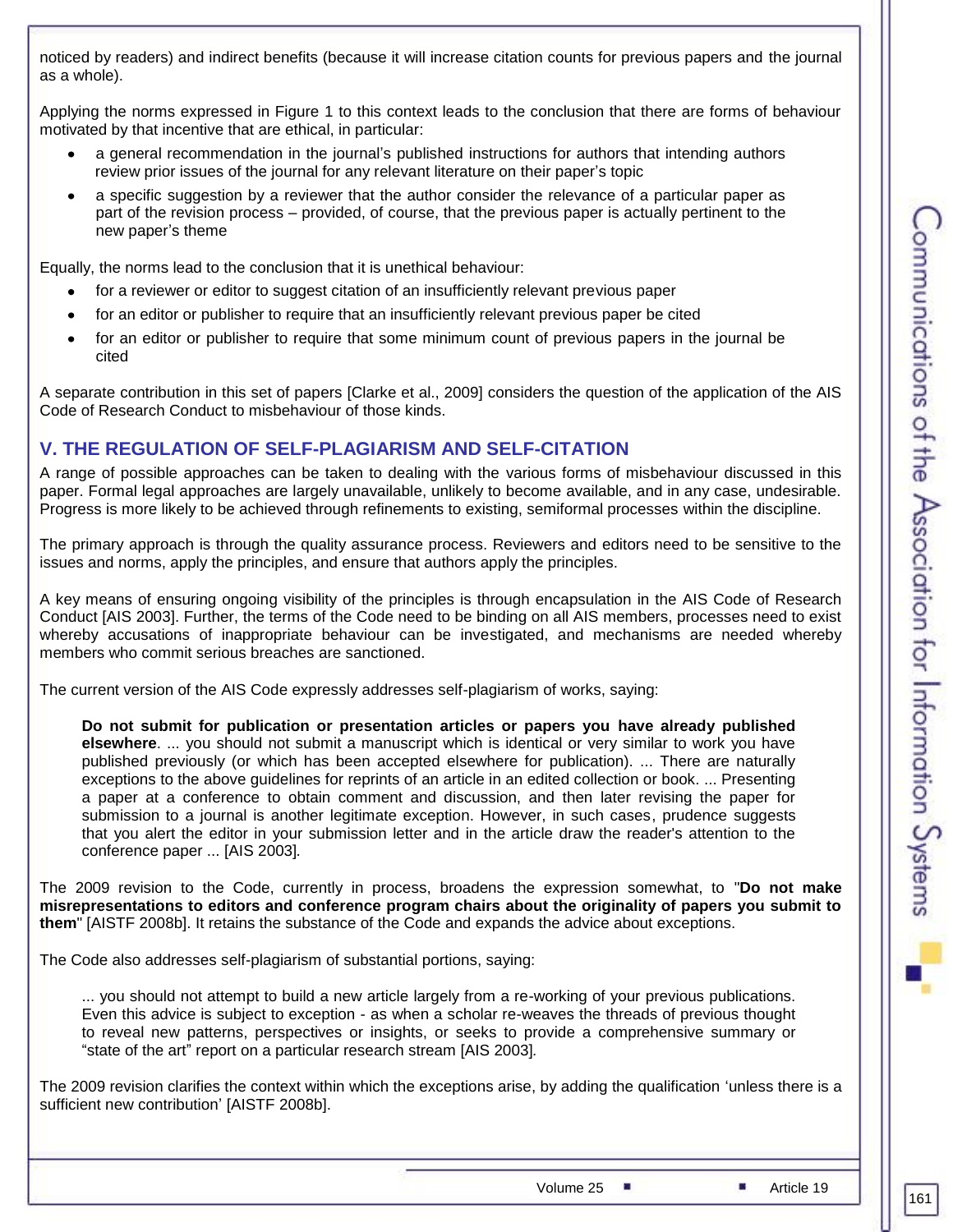The major contribution of the revised Code is the recommendation to AIS Council and the membership that all members be bound by the Code, in all of the roles that they play [AISTF 2008a]. This proviso ensures not only that authors, but also reviewers and editors should shortly become subject to institutionalised controls over the inappropriate aspects of self-plagiarism and self-citation discussed in this paper.

# **VI. CONCLUSIONS**

The practice of journal self-referencing can be better appreciated by viewing it as a particular instance of a broad notion of self-promotional activities that authors, as well as editors, are tempted to engage in.

The analysis conducted in this paper demonstrates that these practices do not exist in a theory-free vacuum. Existing knowledge can be readily applied to the range of ethical challenges that confront authors and editors alike. With the maturation of the discipline, norms are increasingly clear and they are being codified into a quasi-legal instrument, the AIS Code of Research Conduct. That Code provides a basis on which each of us can consider our own possible courses of action in advance, and evaluate the actions of others.

# **ACKNOWLEDGEMENTS**

This paper is a distillation of ideas arising during professional practice in the IS discipline over three decades. I've benefitted greatly from discussions with colleagues who have been active in this and related areas, from multiple interactions with Robert Davison and his hand-chosen discussion-partners on several ICIS panels, and recently from working with Robert and Cynthia Beath on revisions to the AIS Code of Research Conduct. I was stimulated by the posting by the Editor that gave rise to this special set of papers. The large number of thoughtful responses to it confirmed my long standing impression that, although abstract discussions about ethics interest only a small proportion of IS researchers, "people know unethical behaviour when they see it".

# **REFERENCES**

*Editor's Note*: The following reference list contains hyperlinks to World Wide Web pages. Readers who have the ability to access the Web directly from their word processor or are reading the paper on the Web can gain direct access to these linked references. Readers are warned, however, that:

- 1. These links existed as of the date of publication but are not guaranteed to be working thereafter
- 2. The contents of Web pages may change over time. Where version information is provided in the references, different versions may not contain the information or the conclusions referenced
- 3. The author(s) of the Web pages, not AIS, is (are) responsible for the accuracy of their content
- 4. The authors of this article, not AIS, are responsible for the accuracy of the URL and version information

AIS (2003). "Code of Research Conduct," *Association for Information Systems* (September 2003) <http://home.aisnet.org/displaycommon.cfm?an=1&subarticlenbr=15> (accessed April 26, 2009).

- AISTF (2008a). "Report to Council by the Task Group to Review the Code of Research Conduct," *Association for Information Systems* (November 2008).
- AISTF (2008b). "Code of Research Conduct," Task Force to Review the Code of Research Conduct *Association for Information Systems* (November 2008).
- AVCC (1997). "Joint NHMRC / AVCC Statement and Guidelines on Research Practice," Australian Vice-Chancellors' Committee (May 1997) http://www7.health.gov.au/nhmrc/research/general/nhmrcavc.htm and http://www.nhmrc.gov.au/funding/policy/researchprac.htm (accessed June 27, 2005, no longer accessible in April 2009. The relevant text was omitted from the 2003 revision at http://www.nhmrc.gov.au/publications/synopses/\_files/r39.pdf)
- Clarke R., R. Davison, and C. Beath (2009). "Journal Self-Citation XI: Regulation of "Journal Self-Referencing' The Substantive Role of the AIS Code of Research Conduct," *Communications of the Association for Information Systems* 25(1), Article 11, pp. 91-96.
- Collberg C. and Kobourov S. (2005). "Self-Plagiarism in Computer Science," *Commun. ACM* 48(4) April 2005, pp. 88-94.
- Hexham I. (1992). "On Plagiarism and Integrity in Scholarly Activity," *Humanist: Humanities Computing 5, 4* (April 3, 1992)<http://www.ucalgary.ca/~hexham/study/plag.html> (accessed April 26, 2009).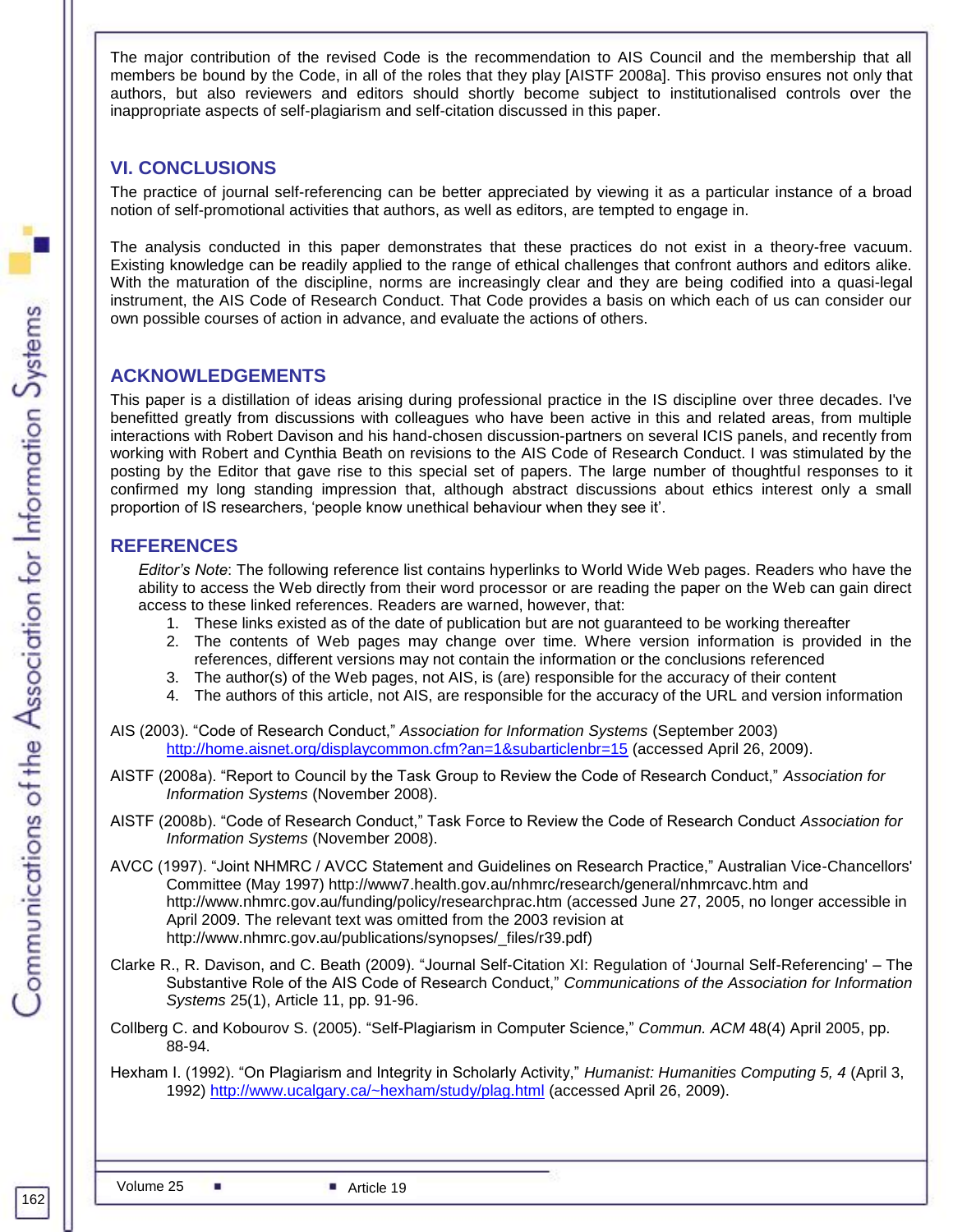- Readence J.E. and D. M. Barone (1996). "Communicating with Readers and Reviewers," Editorial *Reading Research Quarterly* 31(3), September 1996 pp. 240-24[2 http://dx.doi.org/10.1598/RRQ.31.3.1](http://dx.doi.org/10.1598/RRQ.31.3.1) (accessed April 26, 2009).
- Roig M. (2006). "Avoiding Plagiarism, Self-Plagiarism, and Other Questionable Writing Practices: A Guide to Ethical Writing," St John's University NY (2006), <http://facpub.stjohns.edu/~roigm/plagiarism/> (accessed April 26, 2009).

Samuelson P. (1994). "Self-Plagiarism or Fair Use?," *Commun. ACM* 37(8) August 1994, pp. 21-25.

# **SOURCES**

Given the topic addressed in this paper, it appeared to the author to be particularly appropriate to ensure that the instances of self-plagiarism were readily apparent, and to segregate the self-citations from the other references.

Clarke R. (2006). "Plagiarism by Academics: More Complex Than It Seems," *J. Assoc. Infor. Syst.* 7(2) February 2006,<http://jais.isworld.org/articles/default.asp?vol=7&art=5> preprint at <http://www.rogerclarke.com/SOS/Plag0602.html> (accessed April 26, 20009).

Clarke R. and D.A. Kingsley (2008). "e-Publishing's Impacts on Journals and Journal Articles" *Journal of Internet Commerce* 7(1) March 2008, pp. 120-151, preprint at<http://www.rogerclarke.com/EC/ePublAc.html> (accessed April 26, 2009).

Clarke R. and D.A. Kingsley (2009). "Open Access to Journal Content as a Case Study in Unlocking IP," Proc. Unlocking IP Conference, Sydney Australia (April16-17, 2009), preprint at <http://www.rogerclarke.com/II/OAJC-0904.html> (accessed April 26, 2009).

# **APPENDIX 1: SELF-PLAGIARISM VIGNETTE**

An accusation was made against this author by a reviewer of a paper I had submitted to a refereed conference. The reviewer's concern was that "an almost identical version of the paper [had been] submitted at another workshop". As a member of editorial advisory boards and conference program committees (and as an occasional author of papers on topics in the area of research ethics), it was clear that I needed to respond promptly and precisely.

The paper in question was one of a number I had prepared in the area of online authentication. One of the series had been an invited paper for a symposium of the (U.S.) National Academy of Science, and another had been presented at an international refereed conference and published in the proceedings.

I had prepared two further working papers in the series, which I had published on my Web site (as I have every paper that I have written since mid-1994). I had notified the URL to colleagues and specialist lists, and the Webpages had attracted moderate numbers of hits. Variants of the material had been presented at seminars in ten Australian cities and in four other countries, and elements of it had appeared in various reports to my consultancy clients.

I prepared a shorter version of the second working paper and submitted it to a highly specialised international workshop. It was rejected with little comment from the referees. (It was an engineering event, and limited comment is not uncommon in that community). Some months later, I submitted to the conference in question a paper that was only editorially different from that which had been rejected by the workshop.

The referee was therefore justified in saying that "an almost identical version of the paper [had been] submitted at another workshop." But a number of further facts were relevant:

- It had been rejected by that workshop, with little in the way of substantive comments from referees
- The two main papers on which it was based had been published only in the sense of having been  $\bullet$ on my Web site for more than one year
- Although elements of the paper had been presented (some of them on multiple occasions), the  $\bullet$ paper had not been published
- The submitted paper was a much tighter and enhanced version of the working paper
- All of the prior papers (both published and working) had been referenced in the paper submitted to  $\bullet$ the conference

Volume 25 **Article 19**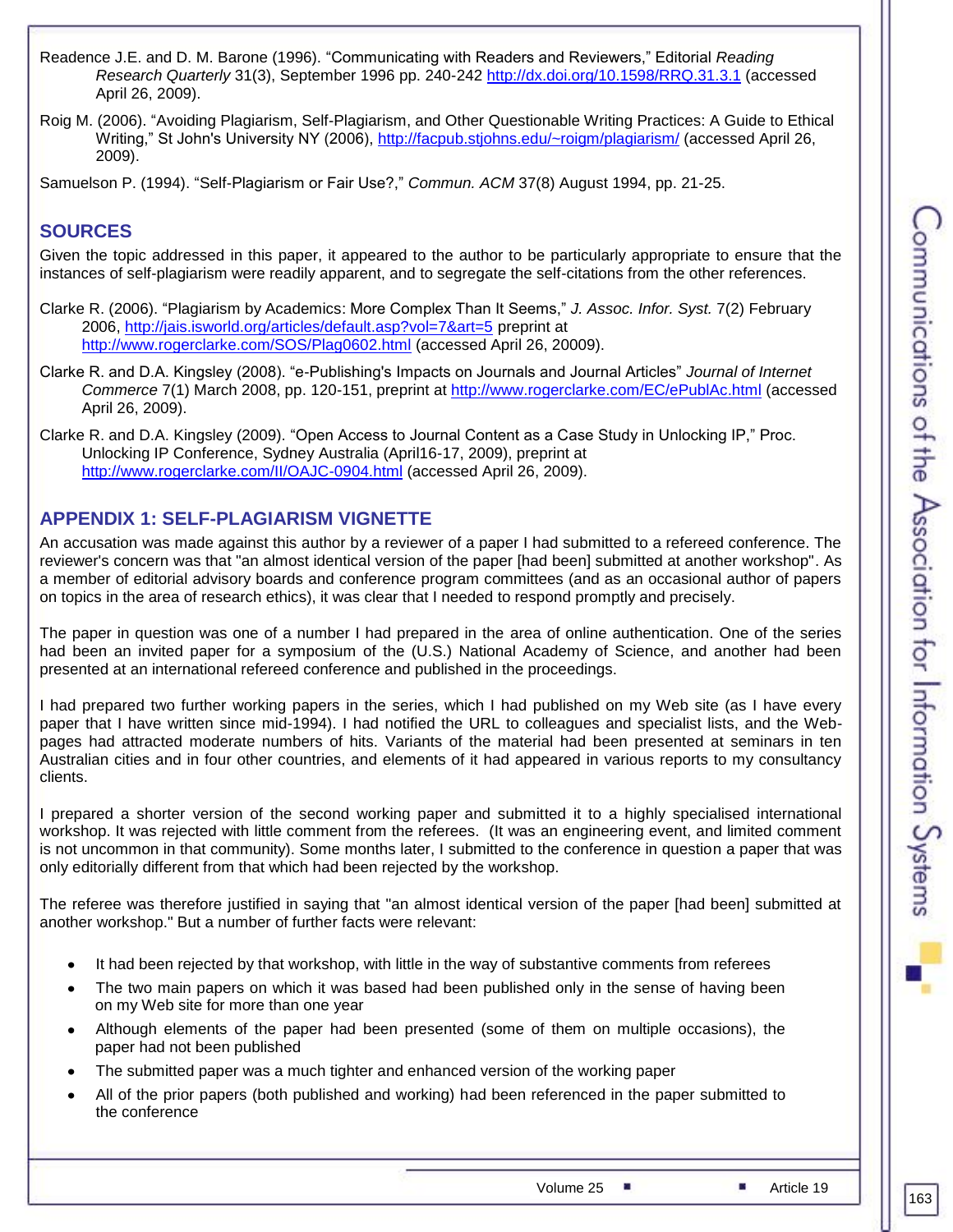I submitted to the program chair that, in my experience, exposure of a work-in-process in such forms as seminars and departmental working papers (and their modern equivalent, preprints) is not normally regarded as prepublication for the purpose of publication in conference proceedings or a journal. Further, I had never heard of the rejection of a submission to a journal, conference, or workshop precluding resubmission somewhere else. The author should, of course, reflect new information that becomes available from commentators, especially the referees who recommended its rejection. However, particularly in the absence of substantive and constructive criticism, nothing precludes resubmission of an as yet unloved paper in the same form as that in which it was previously rejected.

The program committee accepted my explanation. They also accepted the paper for the conference, subject to changes recommended by the referees.

# **ABOUT THE AUTHOR**

**Roger Clarke** is a 40 year veteran of the IT industry and a 35 year veteran of the IS discipline, with a publications list dating back to the 1970s. He has worked intensively in a number of topic areas and has, on multiple occasions, revisited topic areas many years later. He publishes across multiple disciplines, and in both academic and professional literatures. For all of these reasons, he has long been an inveterate self-citer and an inveterate re-user of his own material. Further spice is added to the mix by the fact that one of the topic areas in which he has long published is professional ethics. As a result he has been frequently challenged to 'do the right thing,' most commonly by his own conscience and his preference to 'build his brand' rather than damage it, but also on occasions by colleagues, reviewers, conference chairs, and journal editors.

Roger Clarke is principal of [Xamax Consultancy Pty, Ltd.](http://www.xamax.com.au/), Canberra. He is also a Visiting Professor in the [Cyberspace Law & Policy Centre](http://www.bakercyberlawcentre.org/) at the University of New South Wales, a Visiting Professor in the [eCommerce](http://www.ecom-icom.hku.hk/)  [Program](http://www.ecom-icom.hku.hk/) at the [University of Hong Kong,](http://www.hku.hk/) as well as a Visiting Professor in the [Department of Computer Science](http://cs.anu.edu.au/) at the [Australian National University.](http://www.anu.edu.au/) His primary expertise is strategic and policy aspects of eBusiness, information infrastructure, and dataveillance and privacy.

Copyright © 2009 by the Association for Information Systems. Permission to make digital or hard copies of all or part of this work for personal or classroom use is granted without fee provided that copies are not made or distributed for profit or commercial advantage and that copies bear this notice and full citation on the first page. Copyright for components of this work owned by others than the Association for Information Systems must be honored. Abstracting with credit is permitted. To copy otherwise, to republish, to post on servers, or to redistribute to lists requires prior specific permission and/or fee. Request permission to publish from: AIS Administrative Office, P.O. Box 2712 Atlanta, GA, 30301-2712, Attn: Reprints; or via e-mail from [ais@aisnet.org.](mailto:ais@gsu.edu)

164